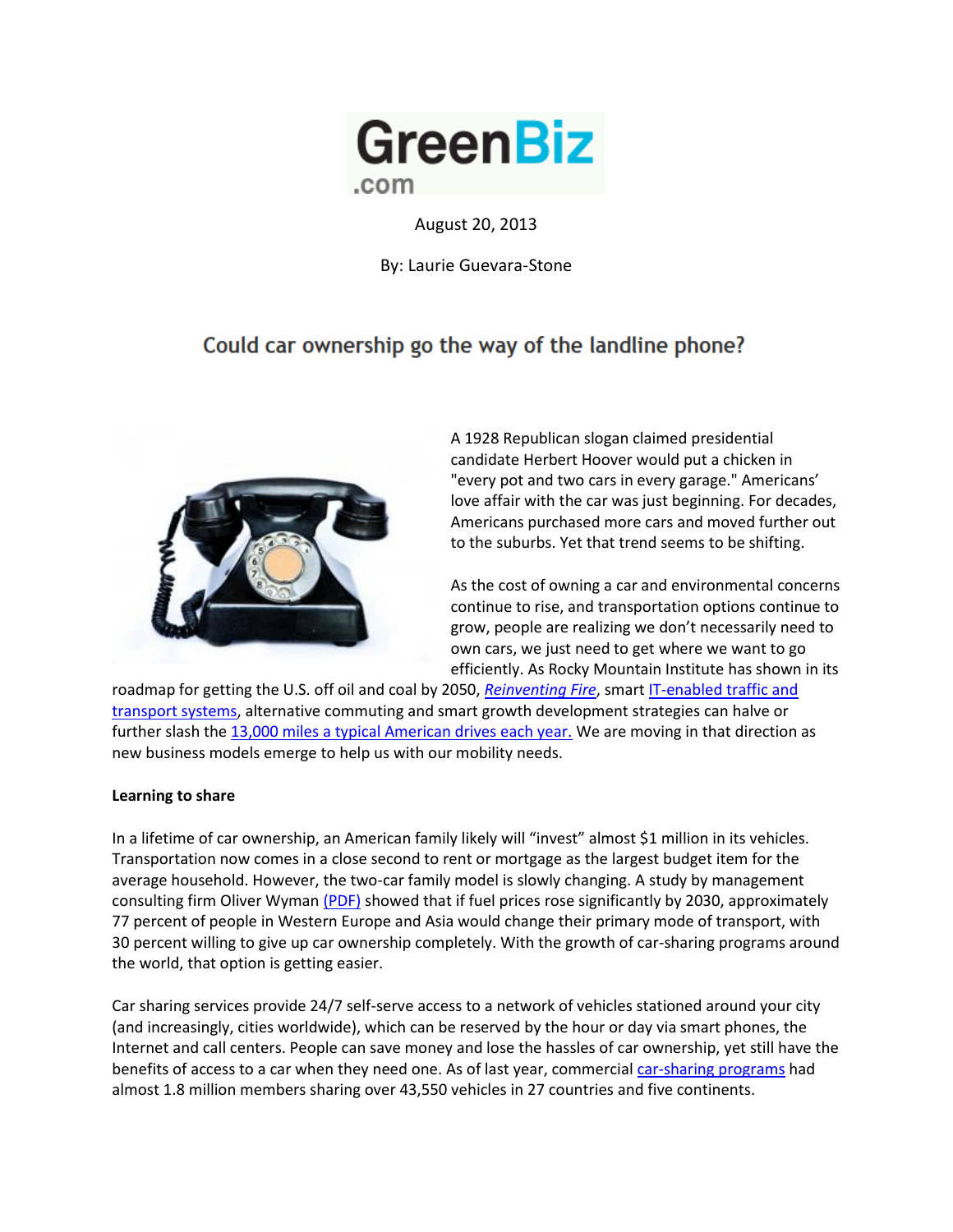Car-share programs come in many varieties. Most major car rental chains now offer a version, and the informal economy offers interpersonal versions whose safety and legality are in hot debate. Sticking to just the commercial offers, the models vary. When you become a member of Zipcar, you have access to Zipcars all over the world with a wave of your Zipcard. You can find and reserve a Zipcar with your smartphone, reserve it by the hour or the day, and drive 180 miles on a reservation within 24 hours, without paying any extra per-mile costs. One of the only rules is to return the vehicle on time to the same place you picked it up. Car2go members can drive any car they find distributed throughout the handful of cities it operates in as long as the car is not reserved, or they can reserve a car online 30 minutes before it's needed. Then the car can be left in any available parking spot in the city that meets the program's guidelines.

Car sharing not only decreases car ownership, but a Federal Transit Administration stud[y \(PDF\)](http://onlinepubs.trb.org/onlinepubs/tcrp/tcrp_rpt_108.pdf) showed it also increases more sustainable modes of transportation by changing the economics of driving. For most folks, driving has the big fixed cost of buying the car and the parking space, yet a relatively small cost for each individual trip; as long as you have gas in the tank, you don't have to feel the pain of paying anything each time you drive. Car sharing flips that equation on its head. Car-sharing membership is inexpensive, but you pay for each individual trip. Car-sharing members have to consider the cost every time they drive and therefore are more likely to forego the trip in favor of walking, biking or public transit. They generally end up way ahead economically, especially in cities, where the fixed cost of buying a car and the much more expensive cost of purchasing a parking space far outweigh the comparatively small per-trip costs of their relatively few vehicle trips.

The impact of car sharing on the environment is immense. For example, the World Resources Institute wrote that each shared vehicle in North America can replace [9 to 13 personal cars.](http://insights.wri.org/news/2013/01/zipcars-purchase-avis-car-sharing-success-or-failure) City CarShare reported its program in the San Francisco Bay Area avoided 85 million pounds of  $CO<sub>2</sub>$  emissions in 2012 alone. Another benefit of car sharing is because the cars drive far more miles in far less time than the individually owned vehicles they replace -- individually owned cars can sit idle up to [95 percent](http://insights.wri.org/news/2013/01/zipcars-purchase-avis-car-sharing-success-or-failure) of the time -- they will turn over more frequently. As new cars get better mileage than older cars, this will help with fleet mileage, reducing even more the impact of our driving on the environment.

## **How IT streamlines public transport**

The use of public transportation is rising around the world. In 2012, people in the U.S. took 10.5 billion [trips](http://www.apta.com/mediacenter/pressreleases/2013/Pages/130311_Ridership.aspx) on public transportation, a billion more than they took in 2000. And the rise of handy smartphone apps is making mobility through public transport even easier. Hundreds of applications can tell you which bus or subway to take, when it comes, where to get on, where to get off, the traffic data and anything else you need to make your trip effortless. Some apps even tell you exactly where to stand on the subway platform so that you arrive directly in front of the exit, shaving minutes off your trip.

Car manufacturers are also realizing the concept of mobility based on vehicle ownership soon may be a relic of the past. BMW -- in a shift away from its identity solely as an automaker -- has launched a series of [mobility services](http://www.bmw-i.com/en_ww/mobility-services/) to improve personal mobility in urban areas, automotive or otherwise, including an app that has real-time information on 12 major public transit systems in the U.S. and the U.K.

Daimler has launched an app in Germany called [moovel,](https://www.moovel.com/en/) which shows the various options for bus and rail connections, ridesharing opportunities and a taxicab call function.